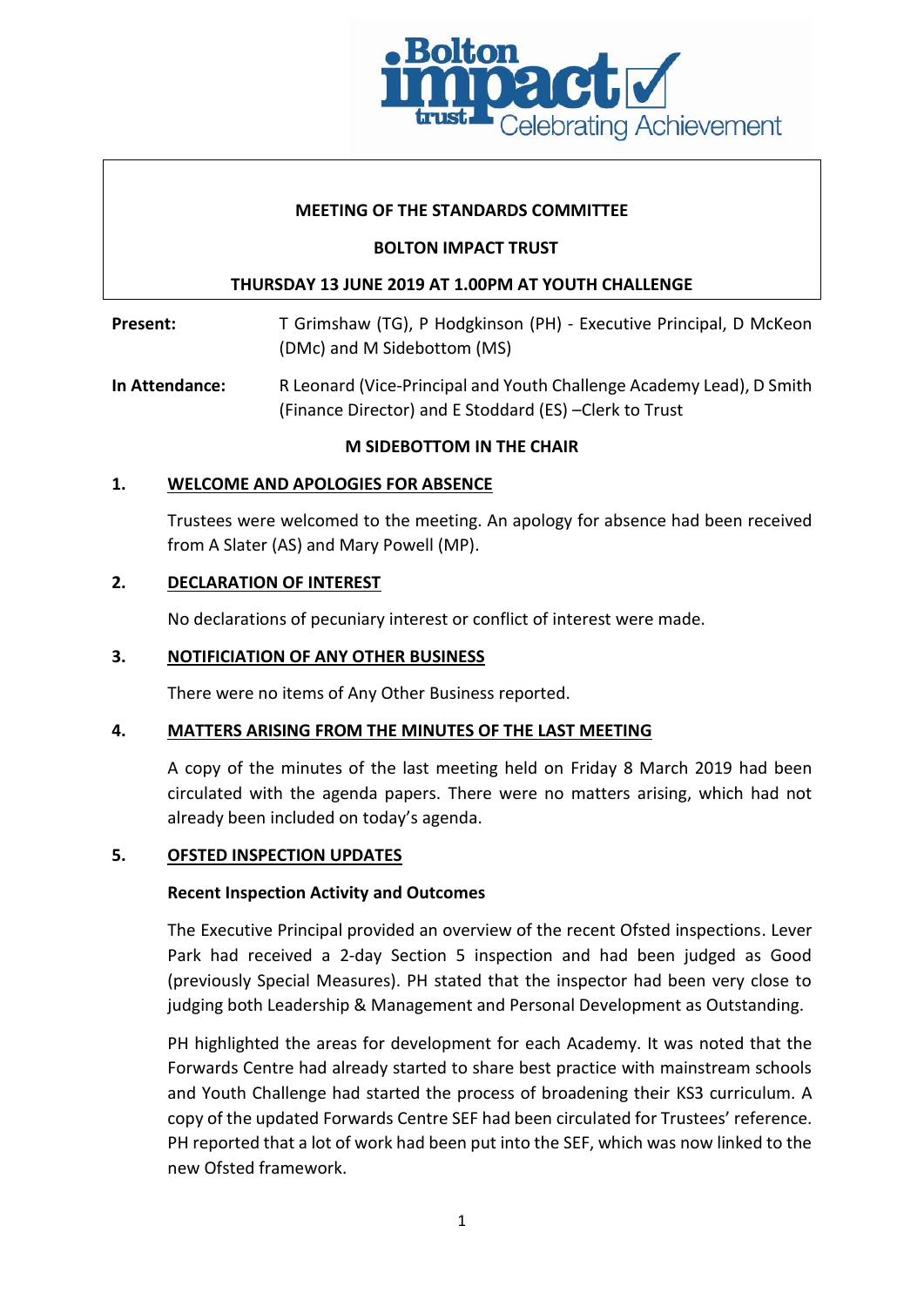

PH stated that the work of the Standards Committee and the challenge provided had been mentioned in every inspection and Trustees were thanked for their hard work in holding the Trust to account. MS asked that all staff within the Trust be thanked for their considerable work in achieving such excellent judgements.

# **Next steps including curriculum development and preparing for the September 2019 Ofsted Inspection framework**

Trustees were directed to the draft proposals for Link Governor roles in the new Inspection framework. PH highlighted the 3 I's flowchart (Intent, Implementation and Impact). Trustees were informed that there would be a big push on sequential learning; focusing on knowledge gap analysis. DMc asked if there was capacity within the Trust to be able to offer this and added that Little Lever would be able to offer support in this. MS added that Smithills School could also provide support to the Trust. PH reported that every pupil would have a Knowledge Passport but the academies within the Trust would welcome some support in doing this.

RL reported that work had already started on broadening the curriculum at Youth Challenge and all Academy Leads had attended sessions focused on this. DMc stated that there was a huge vocabulary gap in schools and asked how the Trust could do both. RL reported that primary and secondary academies within the Trust were signing up to a programme called 'Get PRUs talking'. PH stated that the Inspector who inspected Lever Park had wanted to see a deeper curriculum and this would need to be discussed with the Finance Committee members as to how this could be funded.

DMc stated that consideration would need to be given as to how the curriculum could be quality assured regarding the 3 I's at each level. RL stated that teachers would need to be skilled up and Middle Leaders and Subject Leaders would play a big part. PH reported that a Middle Leader was now included on every Local Governing Board (LGB). The Trust needed to learn more from the mainstream sector and there was now a very clear recruitment strategy in place with all future teacher appointments being made from the mainstream sector. MS concurred that Middle Leaders needed to be the driving force of the school.

DMc provided details of Collaborative Planning within his own school and PH stated that he appreciated the offer to send staff to observe this at Little Lever.

#### **6. PUPIL OUTCOMES REPORT**

The Outcomes Report for the Spring Term for all pupils in BIT Academies had been circulated prior to the meeting.

#### **Forwards Centre**

MS asked if there was a reason that reading was the first thing that many pupils engaged with when entering the Forwards Centre as it was often difficult to get pupils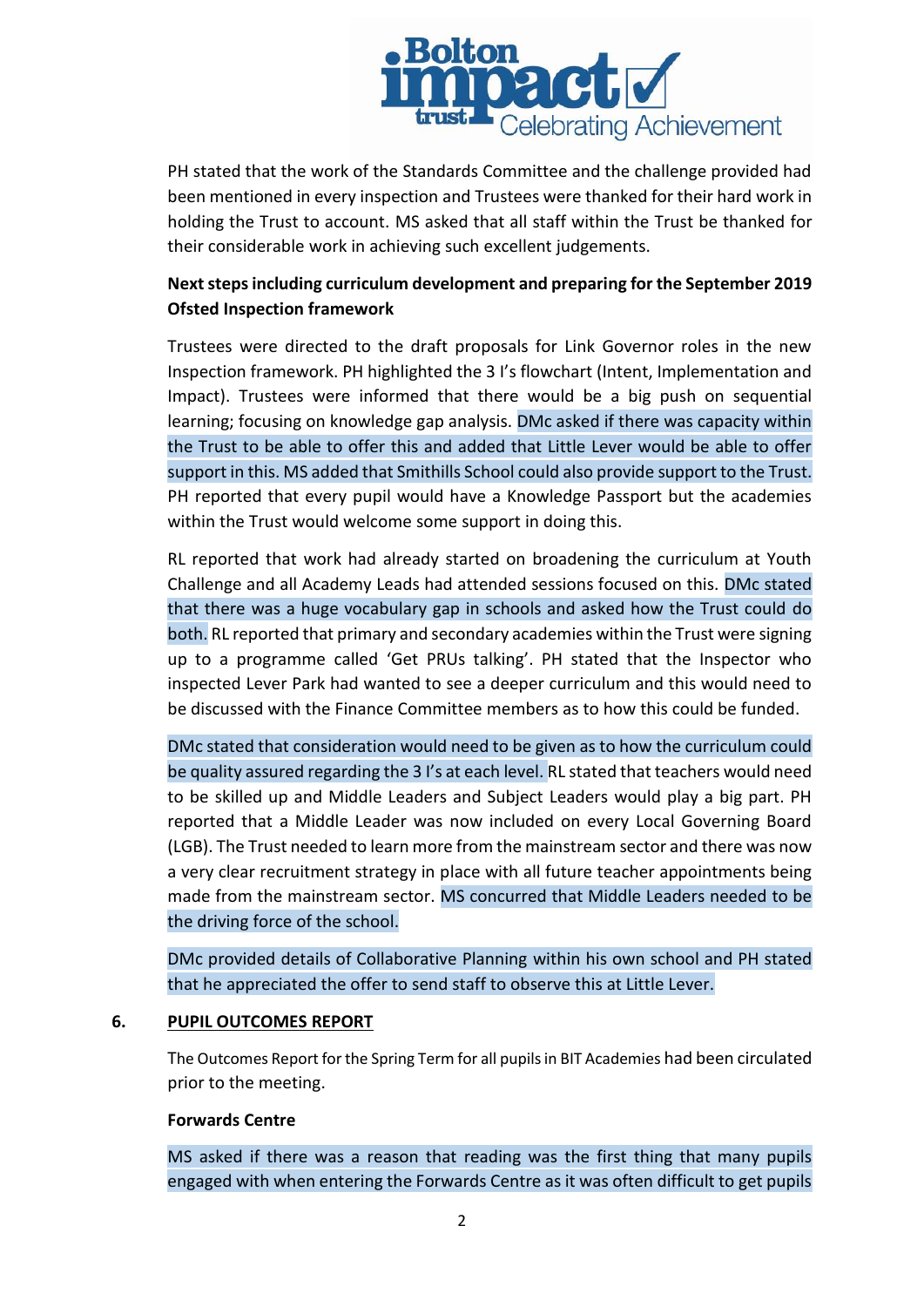

engaged in reading. RL stated that it was likely that this was due to pupils still being of primary school age and they still had an interest in reading.

MS commented that the pupil destinations data for the Forwards Centre was outstanding.

## **Youth Challenge Primary**

MS highlighted the two pupils whose behaviour was causing concern and stated that this was apparent throughout the report and asked if any progress was being made with these two pupils. RL reported that these pupils were currently being housed at Youth Challenge as there was no capacity at the Forwards Centre. As the pupils were in the wrong provision it was very difficult to make progress. MS commented that there was a higher percentage of boys showing more challenging behaviour in Youth Challenge and Lever Park than girls. PH stated that boys' behaviour was more of a challenge in all the academies apart from the PLC, which was currently dealing with significant mental health issues, mainly with girls.

DMc referred to the Phase 2 Academic Outcomes and asked why no pupils were making exceeded progress in English and only one pupil had exceeded in Maths. PH explained that this was not traditional progress monitoring, but the pupils were meeting their personal targets, which was very positive.

#### **Lever Park**

MS stated that the attendance figures at Lever Park were excellent and suggested that this continued to be pushed above the 90% mark. PH reported that attendance had improved significantly since 2016/17 and staff continued to work tirelessly to increase this even further.

MS referred to the exclusion data and commented that there had been an increase in the number of sessions from 2017/18 to 2018/19 and asked if this was due to standards being raised. RL concurred that raising of standards had resulted in more exclusions and added that Academies had no choice but to impose a fixed-term exclusion for certain types of behaviour. MS asked why the number of exclusions was significantly higher in Year 7 than other year groups. PH stated that the transition from the Forwards Centre to Lever Park was a big change for pupils and it often took time for pupils to settle in; however, there would be a review of transition strategies in the forthcoming year.

MS commented that the Maths whole school data was lower than the English whole school data. PH reported that he would pick this up with the Academy Lead.

#### **Park School**

MS asked why there had been a dip in the ICT data from the Autumn term. PH reported that he would discuss this further with the Academy Lead at Park School.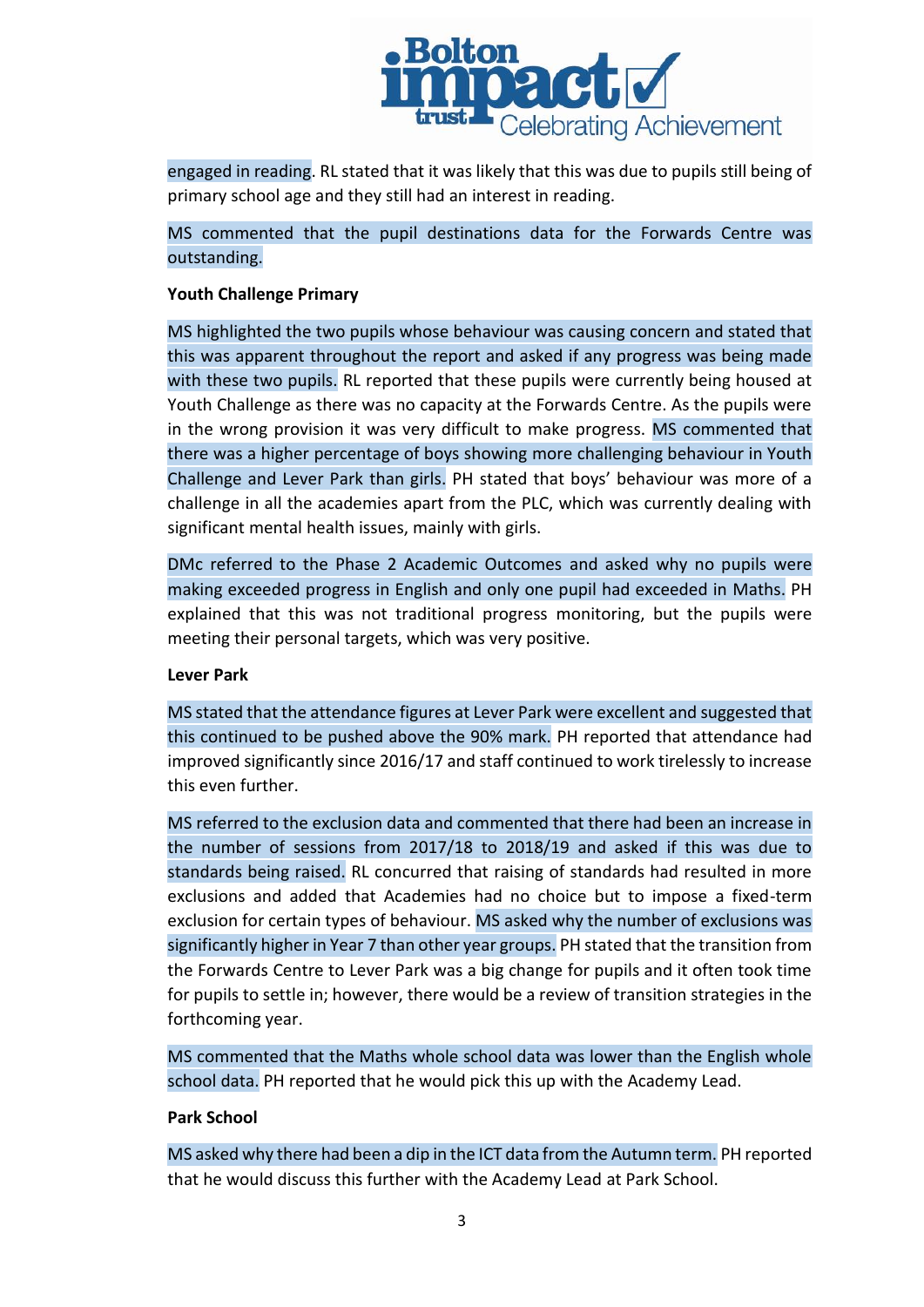

## **Youth Challenge Secondary**

RL reported that attendance continued to be an issue at Youth Challenge Secondary. The reduction in transport provision had impacted negatively on attendance but had impacted positively on pupil independence. Trustees agreed that this was crucial in preparing pupils for life beyond school; however, transport arrangements may need to be reviewed if this was impacting significantly on attendance.

A Trustee asked if an attendance target had been set for Youth Challenge Secondary. RL stated that she would like to see 100% improved attendance from the previous setting. PH requested that an analysis of attendance be provided to Trustees at the next meeting. Trustees agreed that it would also be interesting to see the impact made by the new member of staff.

Trustees discussed the exclusion data. RL stated that exclusion was a last resort and the Academy had already absorbed a huge amount before this stage was implemented. RL informed Trustees that consideration was being given to using the Gloves provision for internal exclusion as it was not usually in the child's best interest to not be in school. MS referred to the reasons for exclusion included within the report and asked if Academies would exclude for smoking rather than providing alternative options. RL reported that pupils would not be excluded for smoking and this would be dealt with via the points system therefore it was agreed that this be removed from the report.

A Trustee asked for further details regarding those pupils who had made no improvement in ECM progress. RL explained that these pupils were on Safety First, but plans were in place for those pupils who were not making progress.

Trustees discussed the Phase 2 Pupil Outcomes – academic progress in Maths and English. DMc stated that the Trust needed to respond to the high number of pupils in Year 11 who were below in English by looking at the curriculum offer. RL reported that plans were already in place to review the current curriculum depth in Maths and English ready for September.

**Action:** RL (provide analysis of Youth Challenge Secondary attendance / remove smoking from exclusion report)

#### **Personal Learning Centre (PLC)**

PH reported that all Year 11 pupils started the PLC on a part time package, but all were to leave on a full-time package, which was a great achievement. In response to questions PH reported that he could split the Phase 1 and Phase 2 outcomes for the PLC. Trustees agreed that this would be useful.

**Action:** PH / RL (split Phase 1 and Phase 2 outcomes in future reports)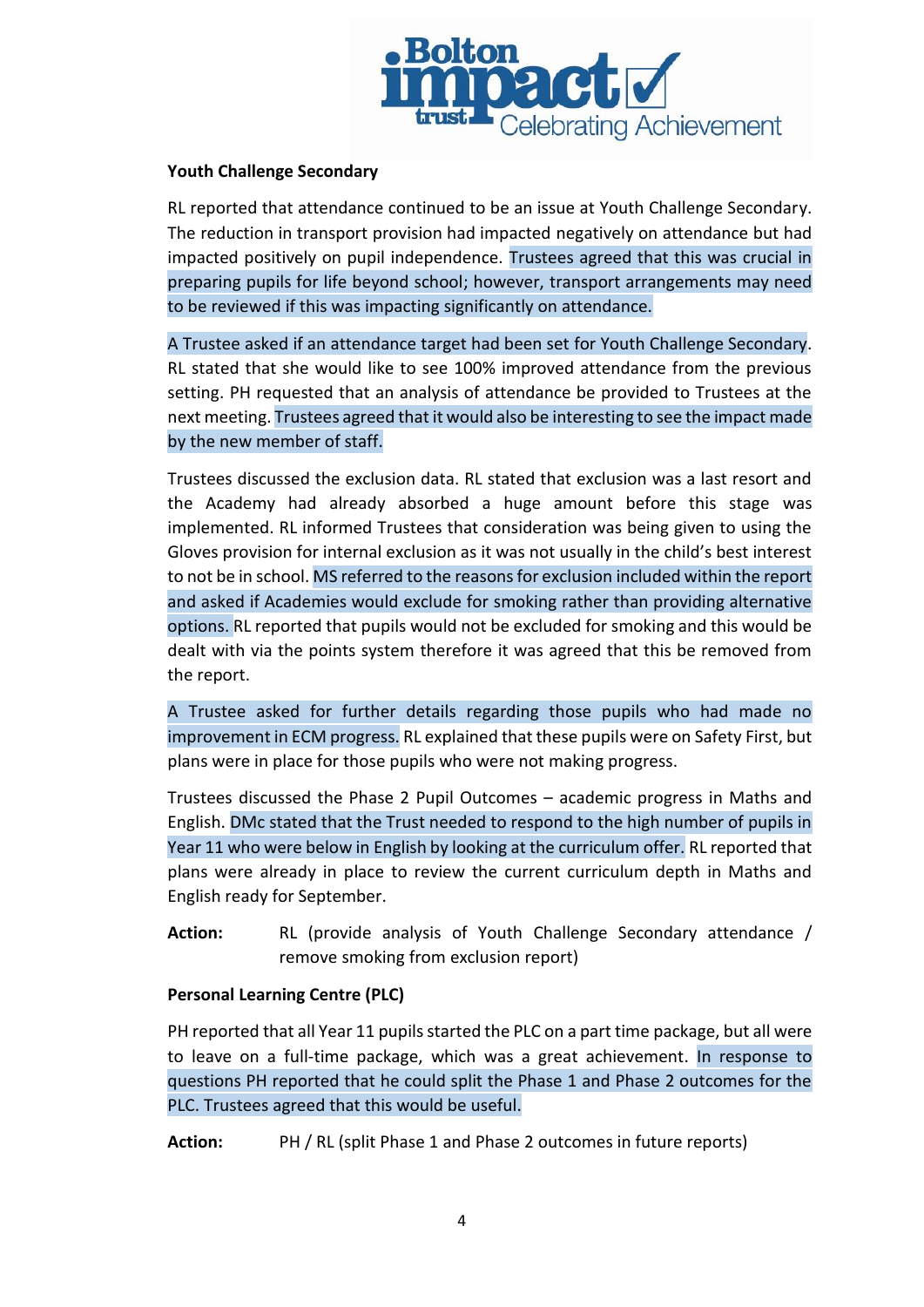

### **7. QUALITY OF ASSESSMENT, TEACHING & LEARNING**

#### **Forwards Centre**

Trustees discussed the report for the Forwards Centre. In response to questions PH explained that members of staff were being given opportunities to develop, for example, one member of staff at the Forwards Centre was delivering training packages.

#### **Lever Park**

The Trust Board having designated details of the discussion that followed as confidential in accordance with Article 125 of the Articles of Association, this information is excluded from these minutes.

## **Park School Teaching Service**

The Trust Board having designated details of the discussion that followed as confidential in accordance with Article 125 of the Articles of Association, this information is excluded from these minutes.

## **8. DATES OF NEXT TRUSTEE COMMITTEE MEETINGS**

**Agreed:** That the next meeting dates be as follows:

Friday 15 November 2019 at 11.00am

## **9. ANY OTHER URGENT BUSINESS**

There were no items of Any Other Business.

#### **10. CONFIDENTIALITY**

- **Agreed:** That the following matters discussed at this meeting be designated as confidential in accordance with the Academy's Memorandum and Articles of Association:
	- Minute Number 7 (Lever Park and Park School)
	- Any named included in the written reports

With no further business the meeting closed at 2.10 pm

#### **SUMMATIVE ACTIONS:**

**Minute No. Responsible Action**